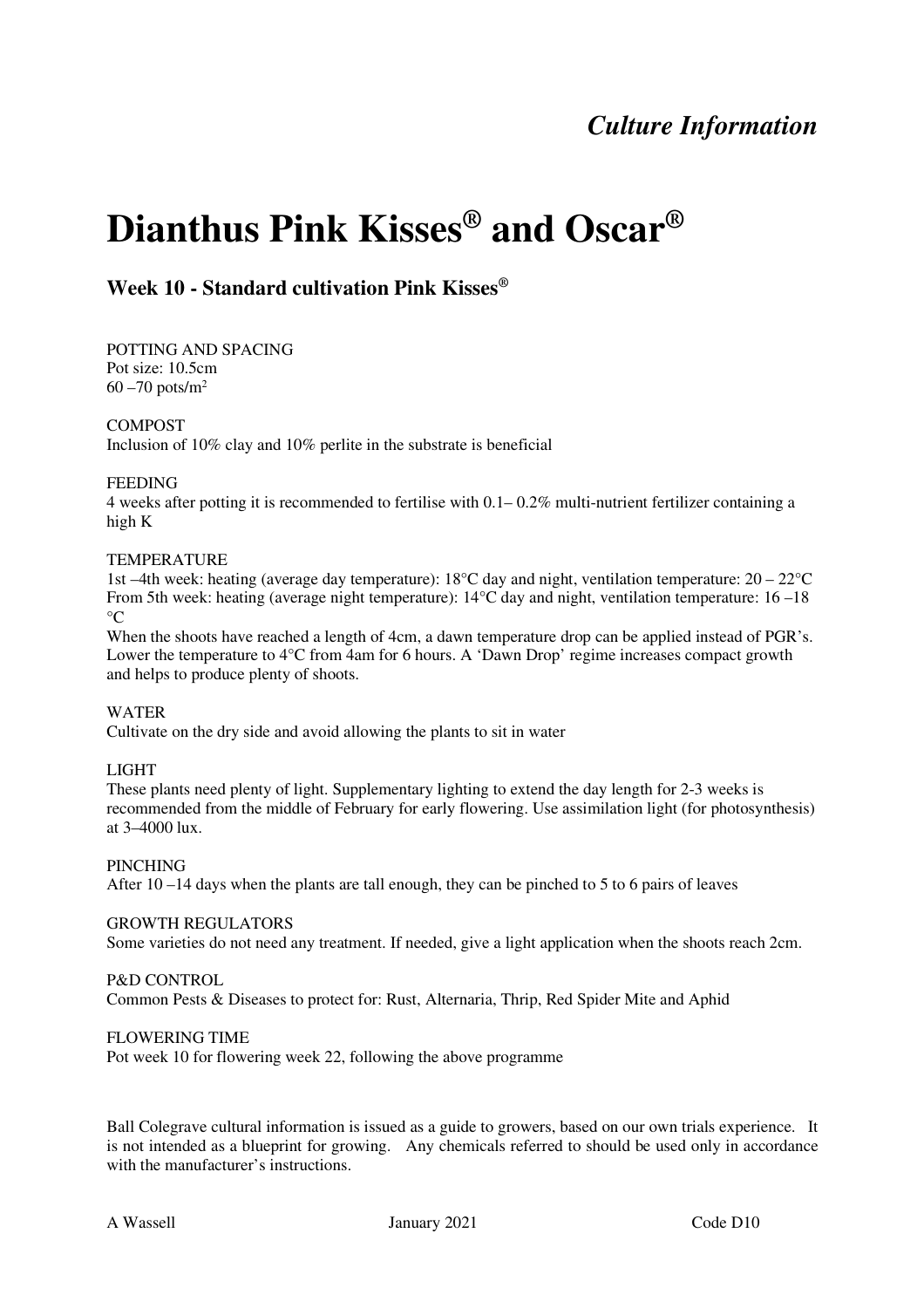## *Culture Information*

### **Week 38 to 42 - cultivation at low temperature – Pink Kisses® and Oscar®**

POTTING AND SPACING Pot size: 10.5cm  $60 - 70$  pots/m<sup>2</sup>

#### COMPOST

Inclusion of 10% clay and 10% perlite in the substrate is beneficial

#### FEEDING

4 weeks after potting it is recommended to fertilise with  $0.1-0.2\%$  multi-nutrient fertilizer containing a high K

#### **TEMPERATURE**

1st –4th week: heating  $18^{\circ}$ C, ventilation at  $20 - 22^{\circ}$ C

From 5th week: heating 14°C, ventilation at 16 –18 °C

After the 8<sup>th</sup> week gradually lower the temperature to  $4 - 6$  °C (cooling phase) and hold this for the next 8 weeks. Always keep the ventilation difference always 2– 4 °C higher than the heating temperature. After the 16<sup>th</sup> week raise the temperature back to 14<sup>o</sup>C, ventilation at 16 –18<sup>o</sup>C, until sale. At the beginning of the growing/flowering phase (after the cooling phase), a dawn temperature drop can be applied instead of PGR's. Lower the temperature to 4°C from 4am for 6 hours. A 'Dawn Drop' regime increases compact growth and helps to produce plenty of shoots.

#### WATER

Cultivate on the dry side and avoid allowing the plants to sit in water

#### LIGHT

These plants need plenty of light. Use supplementary lighting from the middle of February for early flowering.

#### PINCHING

After 2 weeks pinch the plants down to 3 to 5 pairs of leaves

#### GROWTH REGULATORS

Some varieties do not need any treatment. If needed, give a light application when the shoots reach 2cm.

#### P&D CONTROL

Common Pests & Diseases to protect for: Rust, Alternaria, Thrip, Red Spider Mite and Aphid

Ball Colegrave cultural information is issued as a guide to growers, based on our own trials experience. It is not intended as a blueprint for growing. Any chemicals referred to should be used only in accordance with the manufacturer's instructions.